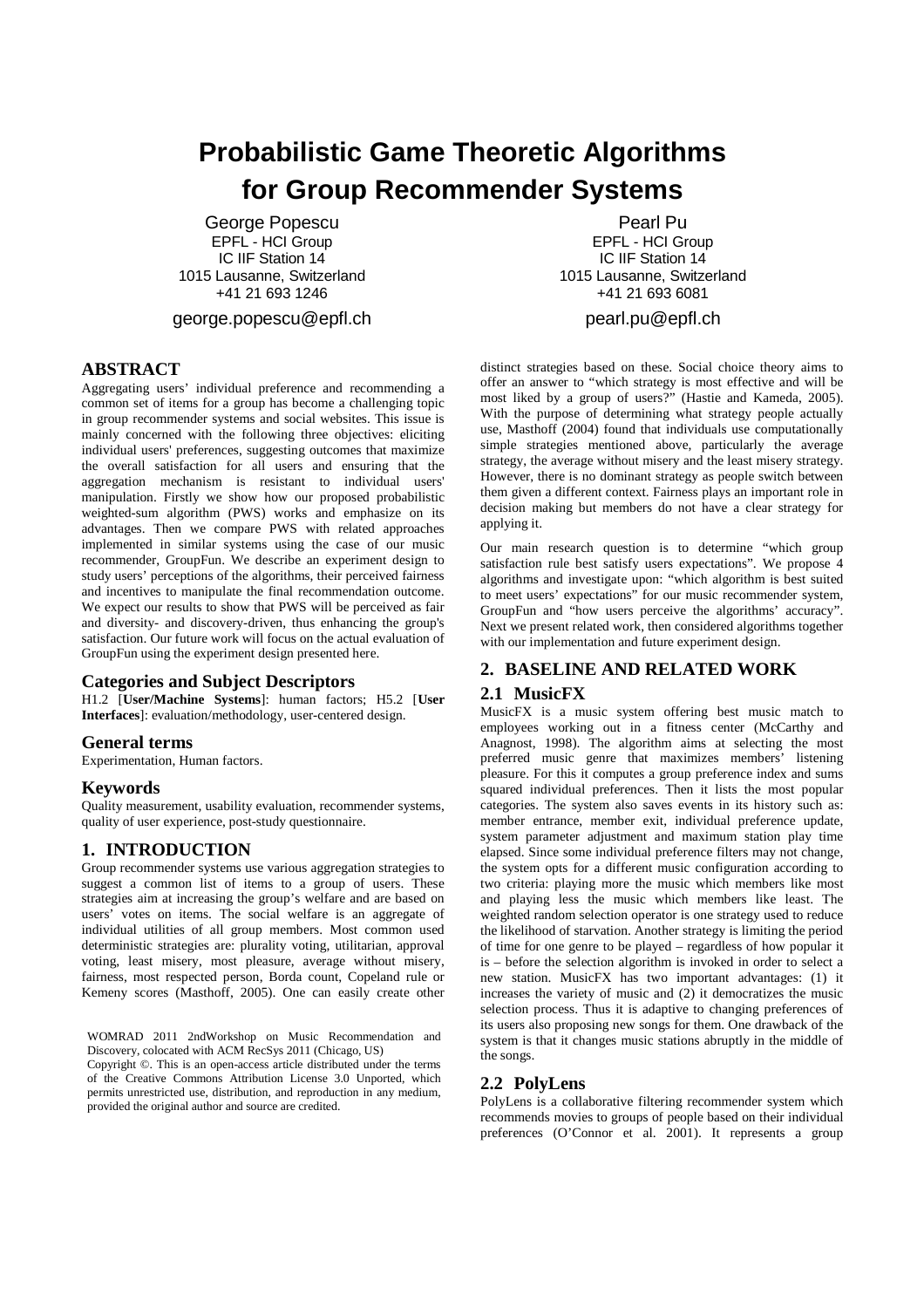extension of the MovieLens recommender system with over 80,000 users and their ratings for more than 3,500 movies (with a total of nearly 5 million votes). Users can create and manage groups, access individual and group recommendations and receive notification alerts for group invitation. The algorithm uses the least misery strategy given that the groups formed to watch a movie together tend to be small. As such the group is as happy as its least happy member. The authors mention that "the social value function and algorithm are unlikely to work well for large groups". They further note that "it is still an open research question to understand the types of social value functions that best satisfy large groups and to implement them algorithmically".

#### **2.3 Voting strategies**

An extensive study on a group of television viewers aiming at finding which strategy people use was realized by Masthoff (2005). In the experiment 10 deterministic group voting rules are compared: plurality voting, utilitarian strategy, Borda count, Copeland rule, approval voting, least misery strategy, most pleasure strategy, average without misery strategy, fairness strategy and most respected person strategy. The experiment shows that individuals do not use a clear dominant strategy, but average, average without misery, and least misery are all plausible candidates for implementation. In a different experiment addressing how people judge the recommendation results multiplicative utilitarian strategy is the most promising strategy, but the other strategies received close scores. In the study of television viewers the hypothesis that social status influences selection has no statistical dominance. Non-linear utility suits better users' expectations than a linear one. For instance quadratic rating scale is appropriate for implementation. Furthermore, there is strong evidence that human subjects use a series of simple strategies in different judgment contexts they face. For instance, if one takes the satisfaction of the group to be the average of the satisfaction of the individuals, then the average strategy performs best. Taking the minimum better corresponds to the predictions which are made by individuals assessing their own needs.

### **3. ALGORITHMS**

In the music domain many users usually form many groups and listen to many songs. Given the fact that the length of one song is of 3 to 4 minutes users usually select a playlist containing several to lots of songs. This is not the case of movies selection when users need to agree on only one or few movie(s) they would like to consume given their limited time and the length of a movie: ~2h. Thus, the music domain presents both opportunities and challenges since the recommendation needs to focus on both diversity and accuracy.

We propose the following 4 algorithms for comparison:

- PS (Probabilistic Sum): select the common playlist' songs probabilistically, each of them having the same probability to be selected
- LM (Least Misery): select songs with the highest minimum individual ratings
- DWS (Deterministic Weighted Sum): deterministically select songs with the highest score
- PWS (Probabilistic Weighted Sum): compute weighted sum and select songs based on their score probabilities.

## **3.1 General framework**

Let A be the set of all users and S the set of all possible outcomes that can be rated. In our group music recommendation setting, the

outcomes are songs  $S_i$  that are selected in the common playlist. We let each user  $a_j$  submit a numerical vote  $score(s_i, a_j)$  for each song  $S_i$  that reflects their preference for that song. These votes are given as ratings on a 5-point Likert scale and normalized so that the scores given by each user sum to 1:

$$
score(s_i, a_j) = \frac{rating(s_i, a_j)}{\sum_i rating(s_i, a_j)}
$$
(1)

We then assign a joint score to each song that is computed as the sum of the scores given by the individual users:

$$
score(s_i) = \sum_{a_j \in A} score(s_i, a_j)
$$
 (2)

To choose the songs to be included in a playlist of length k, a deterministic method is to choose the k songs with the highest joint rating: weighted sum (DWS):

$$
score(s_i) = \frac{score(s_i)}{\sum_{s_i \in S} score(s_i)}
$$
(3)

The probabilistic weighted sum (PWS) iteratively selects each of the k songs randomly according to the probability distribution:

$$
p(s_i) = \frac{\text{score}(s_i)}{\sum_{s_i \in S} \text{score}(s_i)}\tag{4}
$$

By comparison, the probabilistic sum (PS) method chooses the k songs with equal probability:

$$
p(s_i) = \frac{1}{|s|} \tag{5}
$$

The least misery (LM) method takes into account the minimum of ratings for each user:

$$
\min\left(score\big(s_i,a_j\big)\right), \forall a_j \in A \tag{6}
$$

## **3.2 Example**

To illustrate how each algorithm works, we consider the following example. In the next table, user1, user2, and user 3 represent group members. The score distribution normalized to 1 for each of the users is displayed in the respective row, and the joint scores are shown in the table below.

**Table I. Item selection example using the 4 algorithms** 

| User1             | Song1: 0.1    | Song2: 0.4   | Song $3:0.4$     | Song $4:0.1$ |
|-------------------|---------------|--------------|------------------|--------------|
| User <sub>2</sub> | Song1: $\_\_$ | Song $2:0.2$ | Song $3:$ $\Box$ | Song $4:0.8$ |
| User3             | Song1: $0.4$  | Song2: 0.2   | Song $3:$ $\Box$ | Song4: 0.4   |
| <b>Total</b>      | Song1: 0.5    | Song2: 0.8   | Song $3:0.4$     | Song4: 1.3   |

The least misery (LM) will choose song 2 and song 3 (each of them has the minimal rating 0.2). For all other songs the minimum score is 0.1. After normalizing the total scores by the sum of scores, we obtain the following probability distribution for the set of outcomes.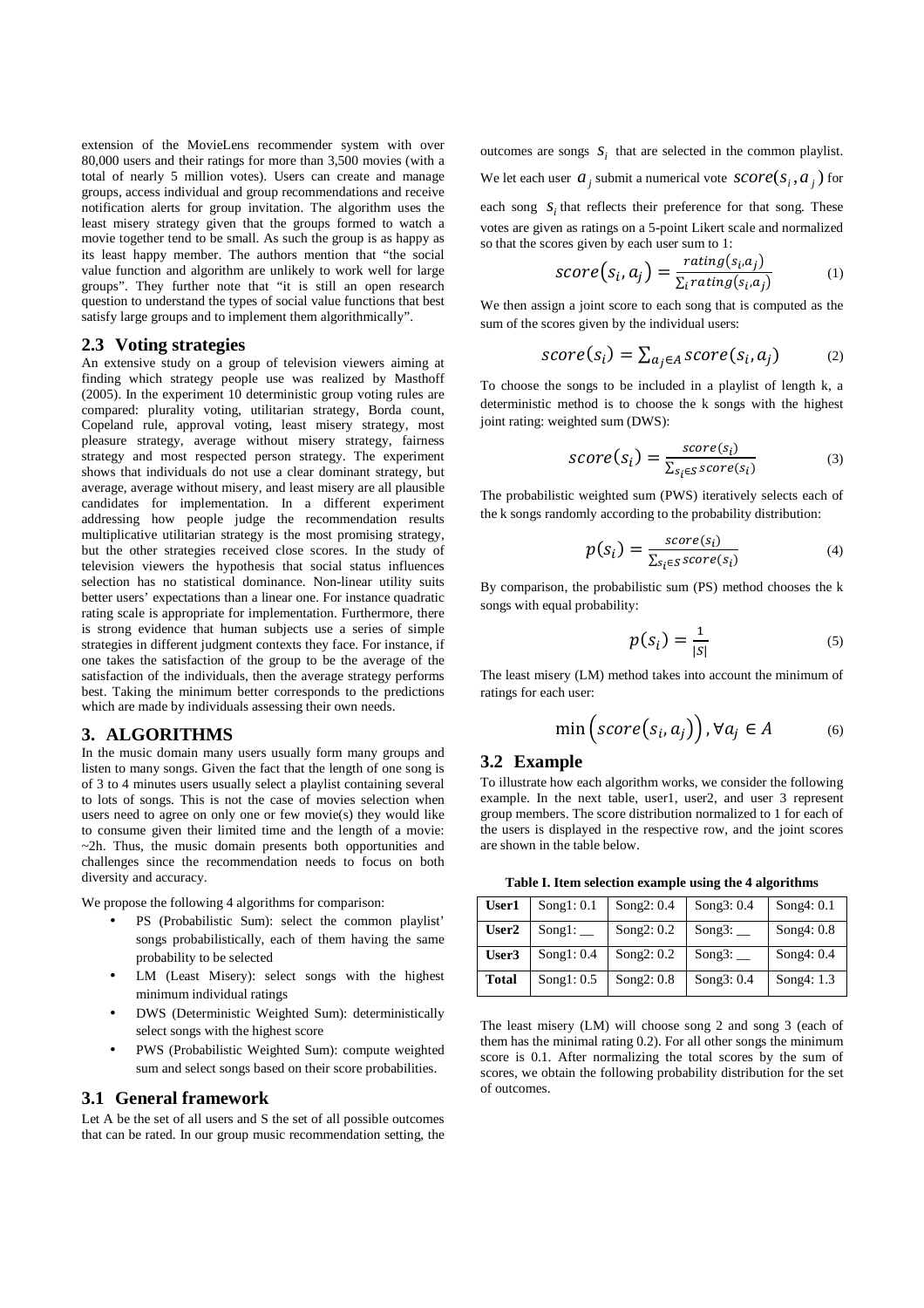#### **Table II. Probability distribution**

|                                                                         | Song1: $0.16$                                                       | Song $2:0.26$ | Song $3:0.13$ | Song 4: 0.43 |  |  |
|-------------------------------------------------------------------------|---------------------------------------------------------------------|---------------|---------------|--------------|--|--|
|                                                                         | Considering the probability as the final score, the deterministic   |               |               |              |  |  |
|                                                                         | weighted sum (DWS) will chose songs 4, 2, 1 and 3. Probabilistic    |               |               |              |  |  |
|                                                                         | weighted sum (PWS) will choose one song after another using this    |               |               |              |  |  |
|                                                                         | probabilistic distribution. Compared to other social choice based   |               |               |              |  |  |
|                                                                         | algorithms, PWS is incentive compatible. That is, it is to the best |               |               |              |  |  |
| interest of the individual to reveal his/her preferences truthfully. It |                                                                     |               |               |              |  |  |
|                                                                         | is in fact equivalent to a random dictator method, where the        |               |               |              |  |  |
|                                                                         | dictator will choose a song randomly with the probabilities given   |               |               |              |  |  |
|                                                                         | by its degree of preference – a reasonable method since nobody      |               |               |              |  |  |

the probability of a song  $S_i$  to be chosen can be written as:

$$
p(s_i) = \frac{score(s_i)}{|A|} = \sum_{a_j \in A} \frac{score(s_i, a_j)}{|A|} \tag{7}
$$

or, in other words, the probability of choosing user  $a_j$  times the

wants to hear the same song over and over again. This is because

normalized score that user  $a_j$  has given to song  $s_i$ . Indeed,

User3's preference for song 1 yields a significant probability that this song will be included in the playlist, relative to other songs.

#### **3.3 Discussion**

The contribution of the PWS algorithm in the paper stands out with respect to group satisfaction. We expect users to be more satisfied using PWS than other algorithms given their expectations to discover the music of other members.

Advantages of PWS compared with the other algorithms:

- 1. Users are free to choose the number of songs
- 2. Ratings are updated permanently
- 3. The algorithm is computationally simple
- 4. Users can negotiate their ratings and trade utility
- 5. Incentive-compatible truthful property is observed
- 6. The algorithm favors music diversity

The disadvantages of PWS are:

- 1. It is difficult to quantify rating differences between distinct users. The weights given by each user cannot be compared with the ones given by another since users have different estimations of their utility.
- 2. Self-selection effect: most popular songs will receive most votes - not ideal if long tail distribution is desired.

Since PWS can be interpreted as similar to the random scheme users have to test it in more recommendation rounds to understand its inner logic. PWS can be further developed to include the group dynamics. One solution is to consider trust and other members' comments on the songs rated by one user (e.g. "like"/"dislike").

The PWS algorithm stands out with respect to allowing users to engage in trustful individual preference elicitation and music discovery. By returning to the recommendation list the group will find a different playlist every-time they are would like to listen to group music. By considering the probabilistic distribution of ratings and an extensive music library the algorithm will mostly suggest songs strongly liked by most others. Sometimes it will recommend unexpected, rating-wise, serendipitous items facilitating music discovery and group enjoyment.

### **4. GROUPFUN**

GroupFun is a web application that helps a group of friends to agree on a common music playlist for a given event they will attend, e.g. a birthday party or a graduation ceremony. Firstly, it is implemented as a Facebook plugin connecting users to their friends. Secondly, it is a music application that helps individuals to manage and share their favorite music with groups. In GroupFun users can listen to their own collection of songs as well as their friends' music. With the collective music database, the application integrates friends' music tastes and recommends a common playlists to them. Therefore, the application aims at satisfying music tastes of the whole group by aggregating individual preferences through the use of previously presented algorithms.



**Figure 1. "Home" page of GroupFun** 

In the "Home" page users see 4 playlists: one from a recent event, one containing popular songs, one from a party and the last one from an older event. They can listen to each song in each of the playlists.



**Figure 2. "My Groups" page of GroupFun** 

In the "My Group" page users can create groups, upload and rate their music, invite friends and hear the group's songs. Finally, in the "My Music" page users see their contribution to GroupFun: for each song is displayed the associated group, the rating and its name and artist. Users can also listen to their individual preferences in the same interface. One of the most important characteristics of GroupFun is that it combines music, friends and groups together. In other words, GroupFun serves as a platform allowing users to conveniently organize their individual music library, effectively communicate with friends and actively participate in social activities.